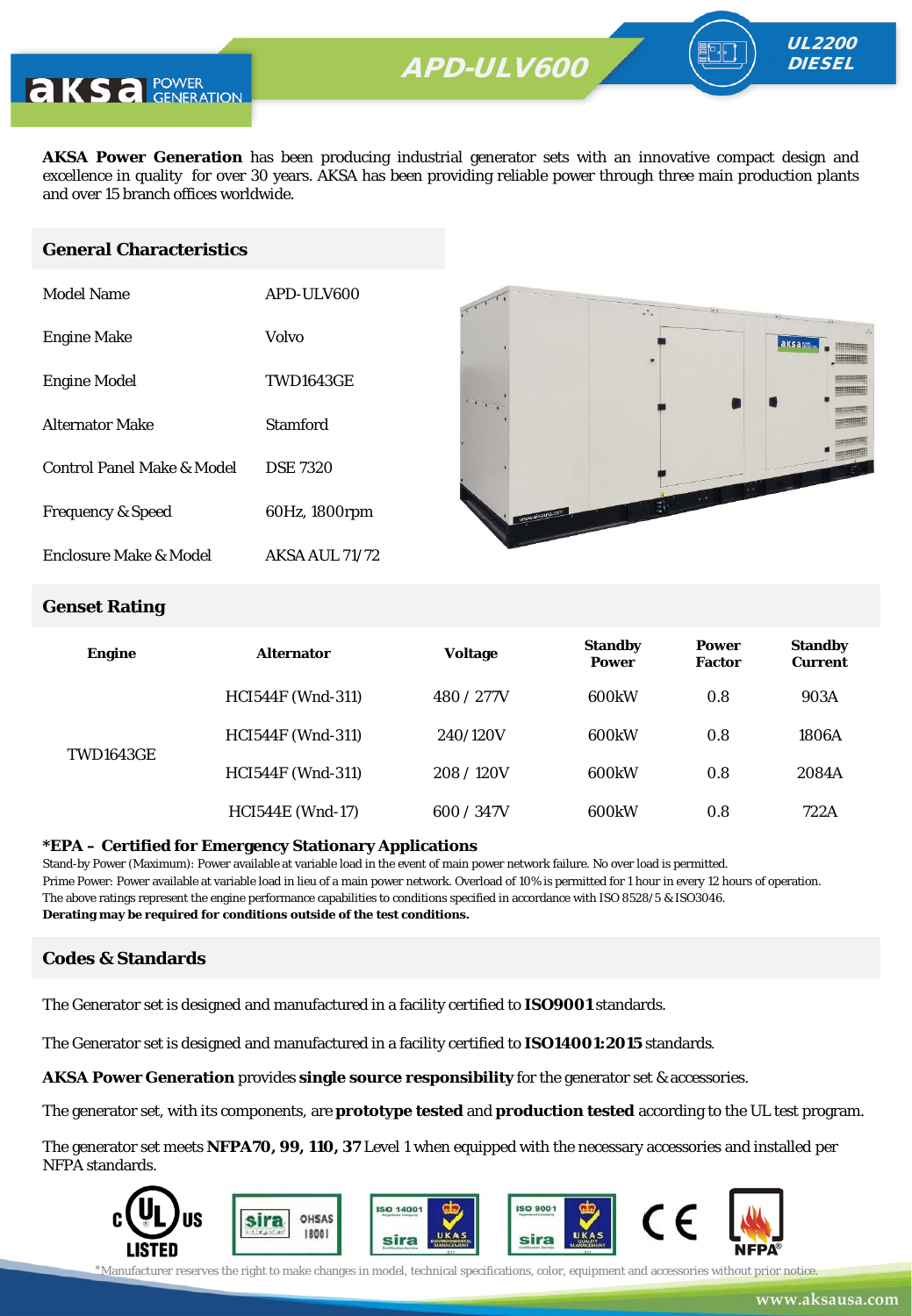

**Engine Data**



Oil Pressure at Rated Speed 44-94 psi

Oil Consumption 0.029 gal/h

| <b>Standby Power (100%)</b> | $40.8$ gal/h |
|-----------------------------|--------------|
| <b>Standby Power (75%)</b>  | $29.7$ gal/h |
| <b>Standby Power (50%)</b>  | $20.0$ gal/h |
| <b>Standby Power (25%)</b>  | $11.0$ gal/h |

**Fuel System**

**Fuel Consumption**

Effective Mean Pressure,

Max Combustion Pressure,

\*Manufacturer reserves the right to make changes in model, technical specifications, color, equipment and accessories without prior notice.

UL2200 **DIESEL**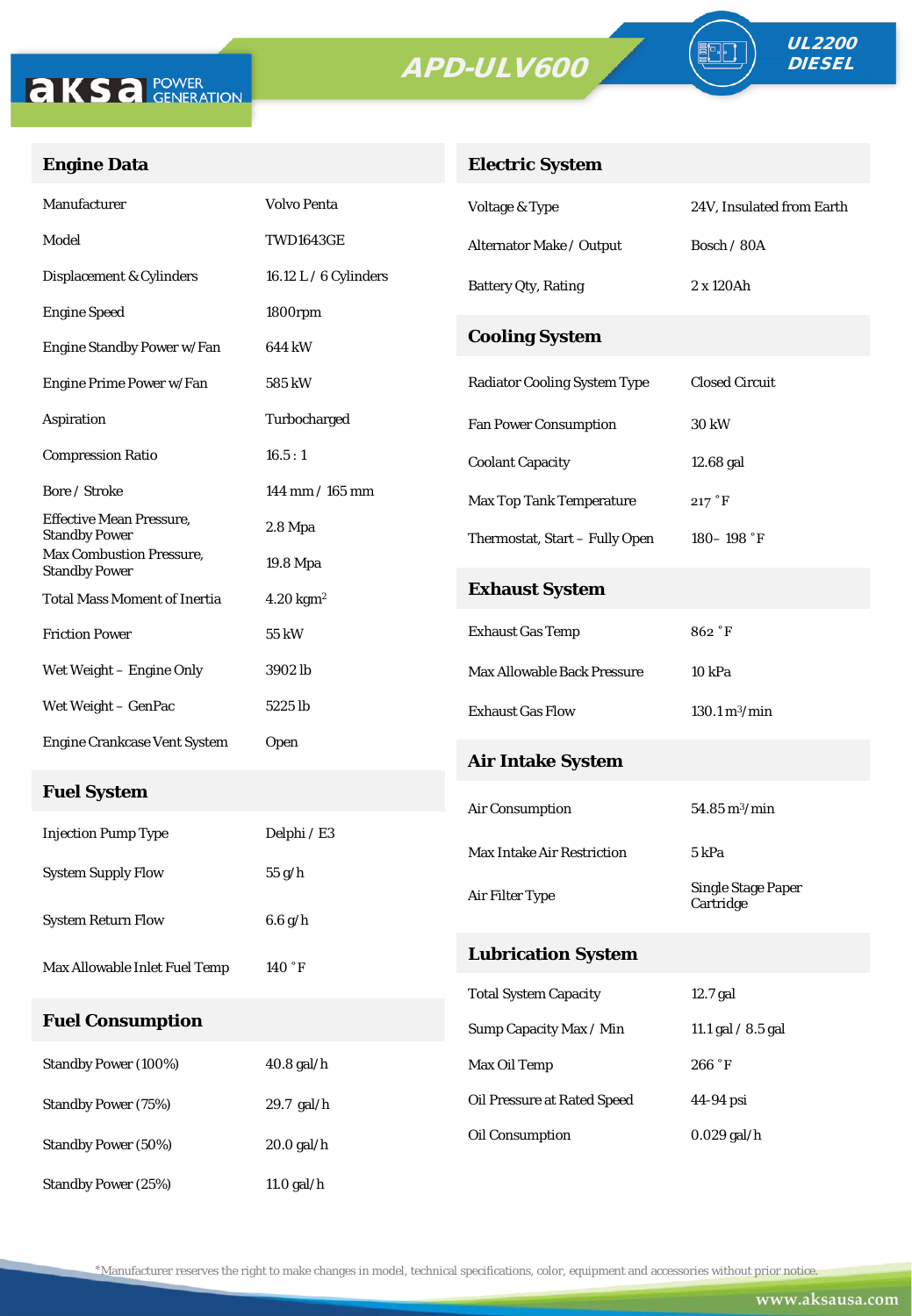**Controller Data**





#### **Alternator Data**

| Manufacturer                              | <b>Stamford</b>         | Manufacturer                                               | <b>DSE</b> |  |
|-------------------------------------------|-------------------------|------------------------------------------------------------|------------|--|
| <b>Standards</b>                          | <b>BS EN 60034</b>      | Model                                                      | 7320 MK II |  |
| <b>Control System</b>                     | <b>PMG</b>              | <b>Controller Features &amp; Benefits</b>                  |            |  |
| A.V.R.                                    | <b>MX341</b>            | Microprocessor controlled, UL & NFPA110 Compatible         |            |  |
| <b>Voltage Regulation</b>                 | $\pm 1\%$               | License free PC Software (Non-proprietary Software)        |            |  |
| <b>Insulation System</b>                  | Class H                 | IP65 rating offers increased resistance to water ingress   |            |  |
|                                           | IP23                    | Modules can be integrated to building management systems   |            |  |
| Protection                                |                         | Real time clock provides accurate event log                |            |  |
| <b>Rated Power Factor</b>                 | 0.8                     | Four line back-lit LCD text display                        |            |  |
| <b>Stator Winding</b>                     | Double Layer Concentric | Five key menu navigation, two wire start/stop at Auto mode |            |  |
| <b>Two Thirds</b><br><b>Winding Pitch</b> |                         | Front panel editing with PIN protection                    |            |  |
|                                           |                         | Support up to three remote display modules                 |            |  |
| <b>Winding Leads</b>                      | 12                      | Configurable timers and alarms                             |            |  |
| <b>Telephone Interference</b>             | THF < 2 $%$             | Multiple date and timer scheduler                          |            |  |
| <b>Waveform Distortion</b>                | No Load < $1.5\%$       | <b>Integral PLC editor</b>                                 |            |  |
|                                           |                         | 'Protections disabled' feature                             |            |  |
| Maximum Over speed                        | $2250$ rev/min          | Load switching (load shedding and dummy load outputs)      |            |  |

#### **Battery Charger & Electrical System Data**

| Manufacturer                    | ComAp                 | <b>Protection</b>                        | Instruments                         |
|---------------------------------|-----------------------|------------------------------------------|-------------------------------------|
| Model                           | <b>InteliCharger</b>  | $\checkmark$ Gen. Voltage – under / over | $\checkmark$ Gen. Voltage (L-L/L-N) |
| <b>Input Voltage</b>            | $85V \sim 264V$ AC    | $\checkmark$ Gen. Freq. – under / over   | $\checkmark$ Gen. Frequency         |
| <b>Output Voltage / Current</b> | 27.2V Float / 2.5A pk | $\checkmark$ Engine Speed – under / over | Engine speed                        |
|                                 |                       | Engine Oil Pressure – low<br>✓           | Oil Pressure                        |

Fully configurable via DSE Configuration Suite PC Software SCADA monitoring via DSE Configuration Suite PC Software

 $\checkmark$  Engine Temp – low / high  $\checkmark$  Water Temperature

 $\checkmark$  Loss of Speed Signal  $\checkmark$  Earth Current

#### **Jacket Water Heater Data**

|                      |                 | ✓ | Battery Voltage – low / high     | ✓            | <b>Battery Voltage</b>               |
|----------------------|-----------------|---|----------------------------------|--------------|--------------------------------------|
| Manufacturer         | <b>Hotstart</b> | ✓ | <b>Weak Battery</b>              | ✓            | Run Time                             |
| Model                | CTM25110-N00    | ✓ | Fail to Start / Stop             | ✓            | <b>Phase Sequence</b>                |
| <b>Input Voltage</b> | 120V            | ✓ | <b>Charge Alternator Fail</b>    | ✓            | Power monitoring<br>(kWh/kVAh/kVArh) |
|                      | ✓<br>2500W<br>✓ |   | Over Current & Load<br>(kW/kVAr) | $\checkmark$ | Power<br>(kWh/kVAh/kVArh)            |
| Power                |                 |   | <b>Unbalanced Load</b>           | $\checkmark$ | <b>Power Factor</b>                  |
|                      |                 | ✓ | <b>Independent Earth Fault</b>   | ✓            | <b>Generator Current</b>             |
|                      |                 | ✓ | <b>Reverse Power</b>             | ✓            | Generator Load (%)                   |

\*Manufacturer reserves the right to make changes in model, technical specifications, color, equipment and accessories without prior notice.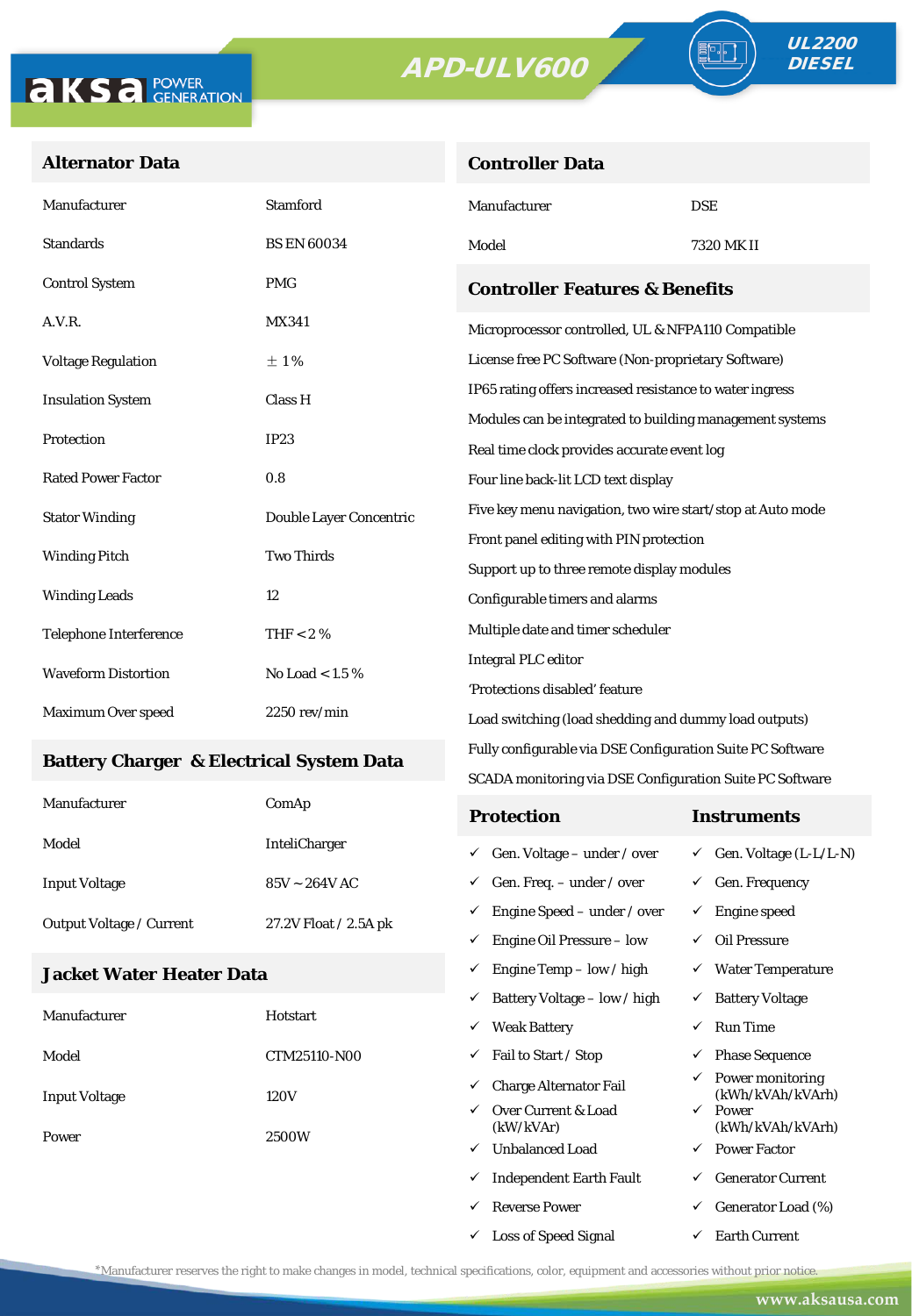



ª·⊫

| <b>Enclosure Features</b>                                    | <b>Enclosure Features</b>                                    |
|--------------------------------------------------------------|--------------------------------------------------------------|
| $\checkmark$ Heavy Duty Steel / Aluminum Structure           | $\checkmark$ Internally Mounted Exhaust System with Rain Cap |
| $\checkmark$ E-Stop on Enclosure                             | $\checkmark$ Coolant Fill Cap                                |
| $\checkmark$ Control Panel Eliminated from Engine Vibrations | $\checkmark$ Removable Base Frame Lifting Hooks              |
| ✓ Standard Sound Attenuation Foam                            | $\checkmark$ Oil & Coolant Drain Ports                       |
|                                                              |                                                              |

- $\checkmark$ Plastic Covered Corrosion Resistant Locks & Hinges
- $\checkmark$  Easy Access for Maintenance

| <b>Open Skid Gen</b> |          | <b>Level 1 Enclosure</b>  |                    | <b>Level 2 Enclosure</b>  |                    |
|----------------------|----------|---------------------------|--------------------|---------------------------|--------------------|
| Length               | 157.5 in | Length                    | $205$ in           | Length                    | 224.6 in           |
| Width w/o lift hooks | 74.8 in  | Width w/o lift hooks      | $77$ in            | Width w/o lift hooks      | $77$ in            |
| Height               | 75.8 in  | Height                    | 89.9 in            | Height                    | 89.9 in            |
| Dry Weight           | 9745 lb  | Dry Weight                | 14690 lb           | Dry Weight                | 15065 lb           |
|                      |          | Sound Pressure @ 7 meters | $80 \text{ dB(A)}$ | Sound Pressure @ 7 meters | $78 \text{ dB(A)}$ |



#### **Fuel Tank - UL142 Listed Base Design**

| <b>Size</b>               | 24hr (1000gal) | 48hr (2000gal) | 72hr (3000gal)  |
|---------------------------|----------------|----------------|-----------------|
| Dimensions $(L/W/H)$ (in) | 225/74.8/22    | 250/74.8/36    | 350 / 74.8 / 36 |
| Weight (lb)               | 3350           | 4600           | 6200            |